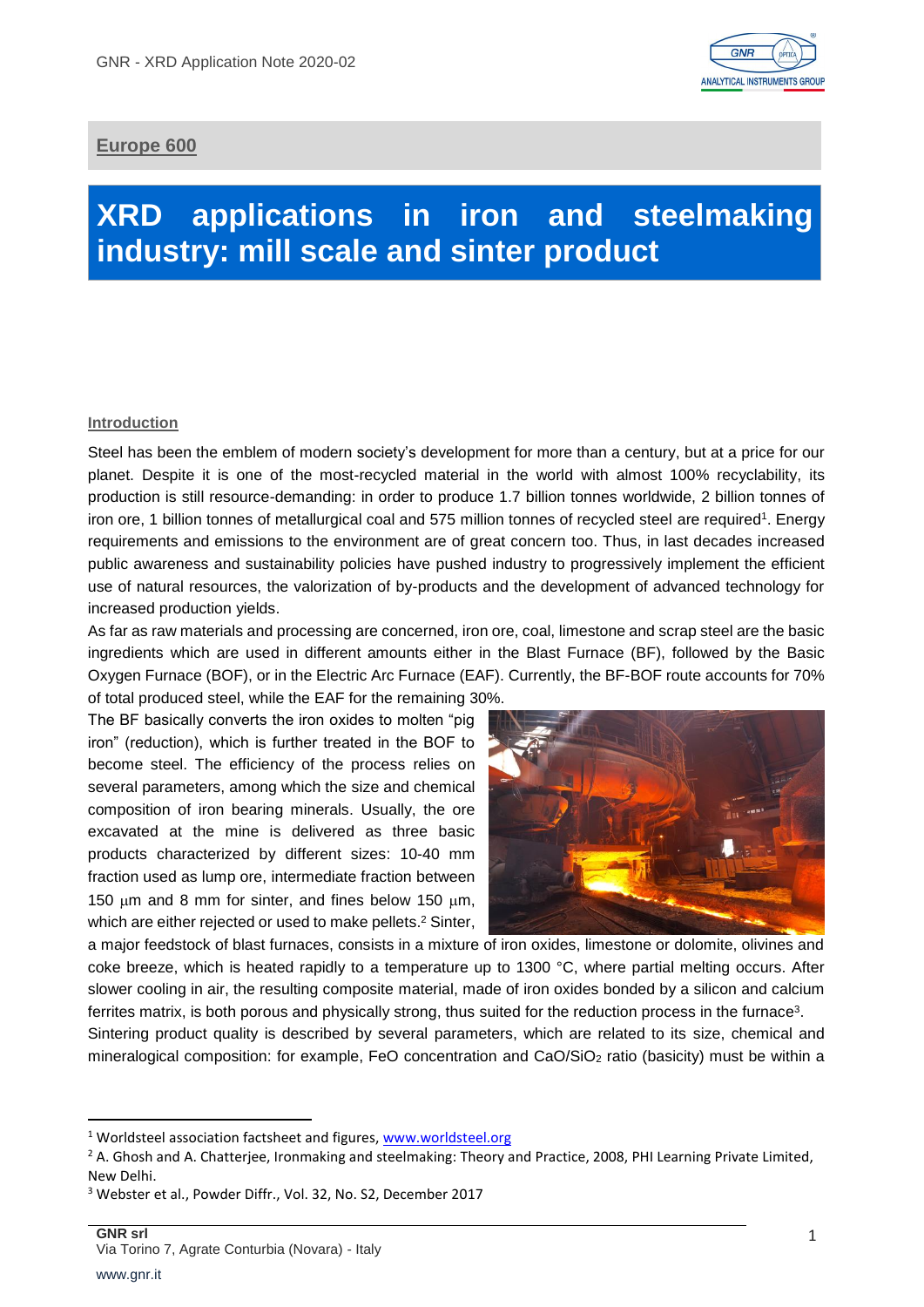

defined range for the BF to operate efficiently<sup>4</sup>, i.e. 4%< FeO <11% and basicity about 1.7. Thus, monitoring the mineralogical and chemical composition of the blend raw materials is of paramount importance, taking into account the growing utilization of steel production by-products, among which mill scale.

Mill scale is a by-product of the steel hot rolling process: basically, it is the flaky layer formed on the steel surface, which is later removed in order to further process the sheet metal. Depending on the process and the nature of the product, the weight of scale can vary between 20 and 50 kg/t of the hot rolled product.

The main crystalline phases are metal iron and three iron oxides: hematite (Fe $2O_3$ ), magnetite (FeO·Fe $2O_3$ ) and wüstite (FeO). The total iron content is usually about 70%, which makes it appealing for



direct recycling as a sinter blend component<sup>5</sup>. Nevertheless, the presence of other trace metals and residues of lubricants, oils and greases from the equipment is a nuisance: in particular, zinc and alkali elements cause problems in the furnace, while the oily fraction generates dioxins<sup>6</sup>. Generally, mill scale with a particle size of between 0.5 mm and 5 mm and an oil content < 1.0% is considered returnable via sintering without any pretreatment, which is instead necessary if it is above 3.0%. Particles below 0.1 mm (sludge) cannot be recycled via sintering because of high oil level (5.0–20.0%) and so are normally treated as landfill waste.

X-Ray Diffraction is well suited for the analysis of both iron ore blends and sinter products: in fact, it allows to identify and quantify both the crystalline phases and the amount of amorphous content. Moreover, it can indirectly provide an estimation of FeO and basicity parameters<sup>7</sup>, which usually are determined through wet chemistry methods. Certainly, a comprehensive characterization can be carried out only by integration with information from other analytical techniques, such as microscopy, XRF, SEM, EPMA<sup>8</sup> .

In this note it will be shown how Europe 600 diffractometer can be used effectively to characterize both a mill scale and a sinter product from a steelmaking company.

## **Summary**

**.** 

The iron and steelmaking industry effort to both exploit by-products and increase operational efficiency requires a careful characterization of the iron-bearing blends from which the basic metal is extracted. X-Ray diffraction analysis is well suited for mineralogical analysis, quantifying both crystalline and amorphous fractions. Additionally, it provides important quality parameters of sinter products, allowing to optimize furnace operations. In this note the capabilities of Europe 600, configured for iron bearing samples, will be showcased by characterizing a mill scale and sinter product from a steelmaking company.

<sup>4</sup> D. Fernández-González et al., MINERAL PROCESSING AND EXTRACTIVE METALLURGY REVIEW 2017, VOL. 38, NO. 4, 254–264

<sup>5</sup> M I Martín, F A López & J M, Ironmaking & Steelmaking, 39:3, 155-162

<sup>6</sup> V. Freire de Oliveira, M. Covcevich Bagatini, Journal of Materials Research and Technology, 8, 6, 2019, 5781-5789, [https://doi.org/10.1016/j.jmrt.2019.09.047.](https://doi.org/10.1016/j.jmrt.2019.09.047)

<sup>&</sup>lt;sup>7</sup> König U., Gobbo L., Reiss C. (2012) Quantitative XRD for Ore, Sinter, and Slag Characterization in the Steel Industry. In: Broekmans M. (eds) Proceedings of the 10th International Congress for Applied Mineralogy (ICAM). Springer, Berlin, Heidelberg. https://doi.org/10.1007/978-3-642-27682-8\_46

<sup>8</sup> T. Honeyands et al., Minerals 2019, 9, 333; doi:10.3390/min9060333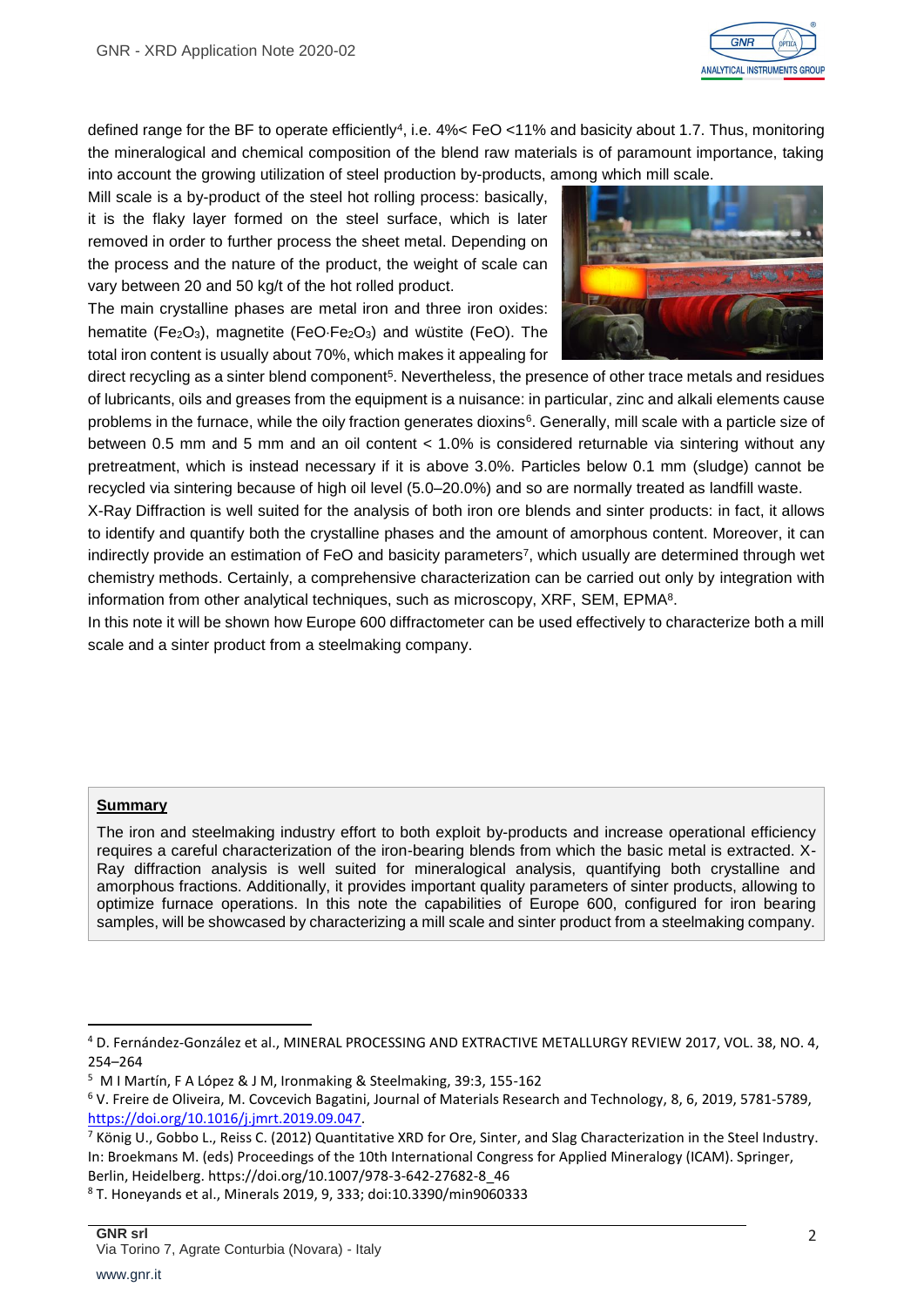

## **Product Specifications**

Europe 600 is a benchtop X-Ray Powder Diffractometer for qualitative and quantitative XRD analysis of polycrystalline materials. It is available in both Theta-2Theta and Theta-Theta configurations.

Its compact size and robust design enable installation and operations in a small space, with low cost of ownership and maintenance.

Thanks to the wide offer of configurations and accessories, such as scintillation counter, secondary monochromator, high-speed detector, spinner, spinning multi-sample holder and variable knife edge, EUROPE is a cost-effective instrument for fast-paced routine industrial quality assurance analysis and for teaching XRD at academic level.



## **Experimental**

| Theta-Theta       | Sample stage:                    | Spinn<br>variak |
|-------------------|----------------------------------|-----------------|
| 160               | Anti-scatter slit [mm]:          | 5.1             |
| Co FF, Line focus | Detector:                        | <b>MYTH</b>     |
| 40, 15            | Active area <sup>[°]</sup> :     | 2               |
| Fe, 0.02 mm       | Measurement range $2\theta$ [°]: | 10-90           |
| 0.8               | Measurement time [min]:          | 25              |
| 2.3               |                                  |                 |
| 1                 |                                  |                 |
|                   |                                  |                 |

| Configuration:                   | Theta-Theta       | Sample stage:                    | Spinner (30 rpm)+<br>variable knife edge |
|----------------------------------|-------------------|----------------------------------|------------------------------------------|
| Goniometer radius [mm]:          | 160               | Anti-scatter slit [mm]:          | 5.1                                      |
| X-Ray Source:                    | Co FF, Line focus | Detector:                        | <b>MYTHEN 2 R 1D</b>                     |
| Power settings[kV, mA]           | 40, 15            | Active area <sup>[°]</sup> :     | $\mathcal{P}$                            |
| Filter (source side)             | Fe, 0.02 mm       | Measurement range $2\theta$ [°]: | 10-90                                    |
| Divergence slit <sup>[°</sup> ]: | 0.8               | Measurement time [min]:          | 25                                       |

In order to reduce the particle size to a value compatible with XRD, as received samples were ground by means of a Retsch MM400 vibratory mixer mill equipped with stainless steel jars and balls.



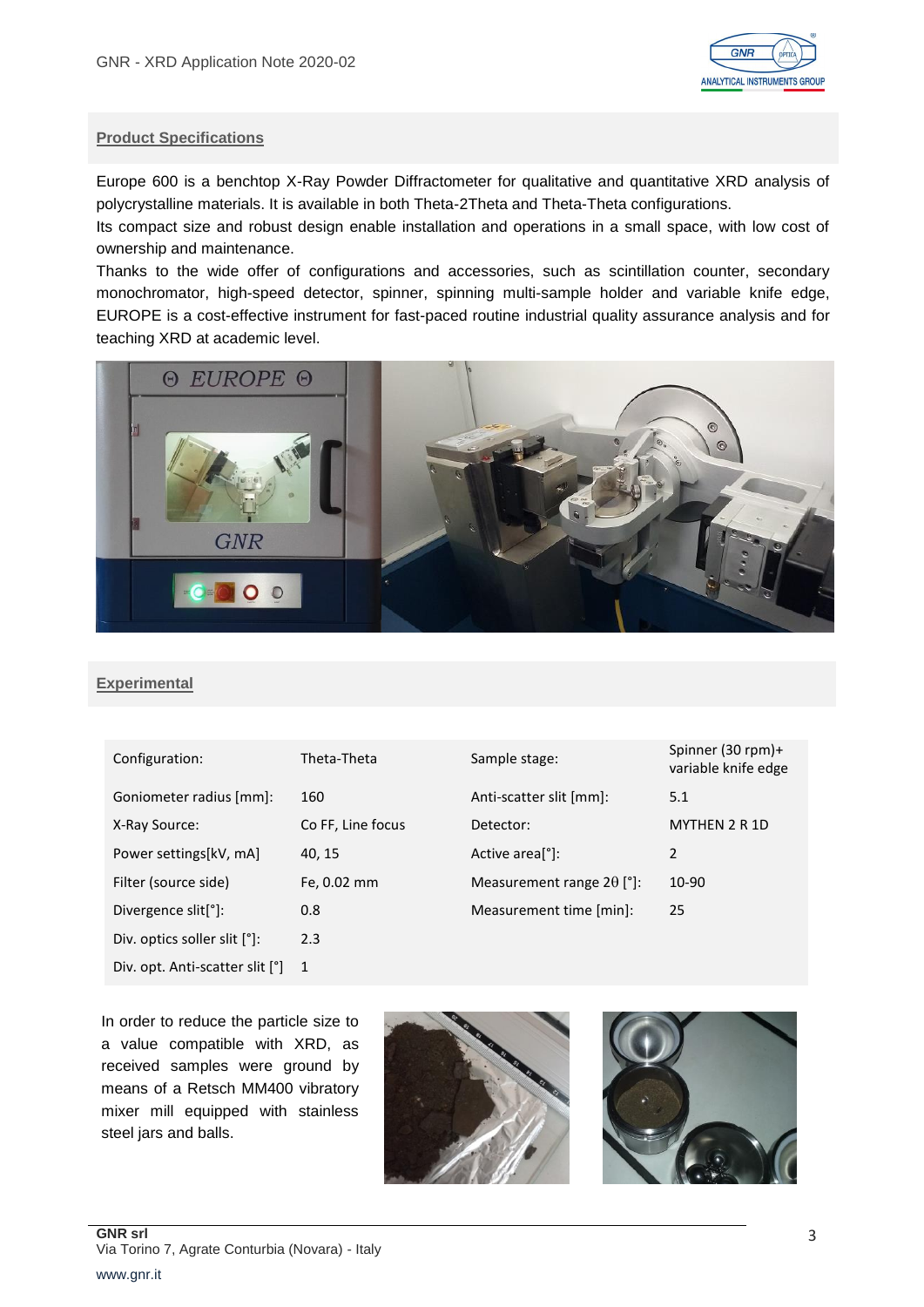

Ground powder was put into a back loading sample holder and finally mounted on the spinner sample stage of Europe diffractometer. Spinner speed was set to 30 rpm.





The choice of Co anode X-Ray tube was driven by the need of reducing:

-the detrimental X-Ray absorption and fluorescence from large amount of iron in the sample, largely present when traditional Cu X-Ray tube is used;

-the microabsorption issue, related to particle size and large differences in Mass Absorption Coefficient (MAC) among phases<sup>9</sup>.

#### **Methods and results**

Search & Match procedure was performed using Match! software and PDF-4 database , after background determination,  $K\alpha$ 2 removal and peak searching and fitting. Quantitative Rietveld analysis was performed by using PROFEX software<sup>10</sup>, where preferred orientation is taken into account through spherical harmonics functions.

The amorphous fraction was estimated by the external standard method<sup>11</sup>: basically, the weight amount (%) of a crystalline phase *i* in a sample is given by

$$
w_i = \frac{S_i(ZMV)_i}{K} \mu_s \tag{1}
$$

where S is its Rietveld refinement scale factor, Z the number of its unit formulas per cell. M the unit formula mass, V its cell volume and  $\mu_s$  the mass attenuation coefficient (MAC) of the whole sample. K is a constant related to the instrumental setup only, which can thus be determined by analyzing a well-known sample, e.g. NIST 640 silicon powder, for which  $w_i=1$  and  $\mu_s=\mu_i$ . Once K is determined and the unknown sample MAC is estimated, e.g. through XRF<sup>12</sup>, each identified phase can be quantified by applying equation 1. The difference between unity and the sum of identified phases' weights gives the amount of amorphous and unidentified phases present in the sample. If only the relative amount of phases in the crystalline fraction is of interest, the analysis is simplified by assuming that their sum is equal to 1:

$$
\sum_{i} w_i = \sum_{i} \frac{S_i(ZMV)_i}{K} \mu_s = 1 \Rightarrow \qquad w_i = \frac{S_i(ZMV)_i}{\sum_{j} S_j(ZMV)_j} \tag{2}
$$

As regards the sinter quality parameters, FeO content and basicity, they were estimated by performing a molar calculation for the quantified crystalline phases only.

**.** 

<sup>10</sup> Döbelin, N., Kleeberg, R., Journal of Applied Crystallography 48 (2015), 1573-1580. <https://www.profex-xrd.org/>

<sup>9</sup> N. Scarlett et al., J. Appl. Cryst. (2002). 35, 383-400

<sup>11</sup> Ian C. Madsen, Nicola V. Y. Scarlett and Arnt Kern, Z. Kristallogr. 226 (2011) 944–955 / DOI 10.1524/zkri.2011.1437 <sup>12</sup> B. H. O'Connor and D. Raven, Powder Diffraction, Vol. 3, No. 1, March 1988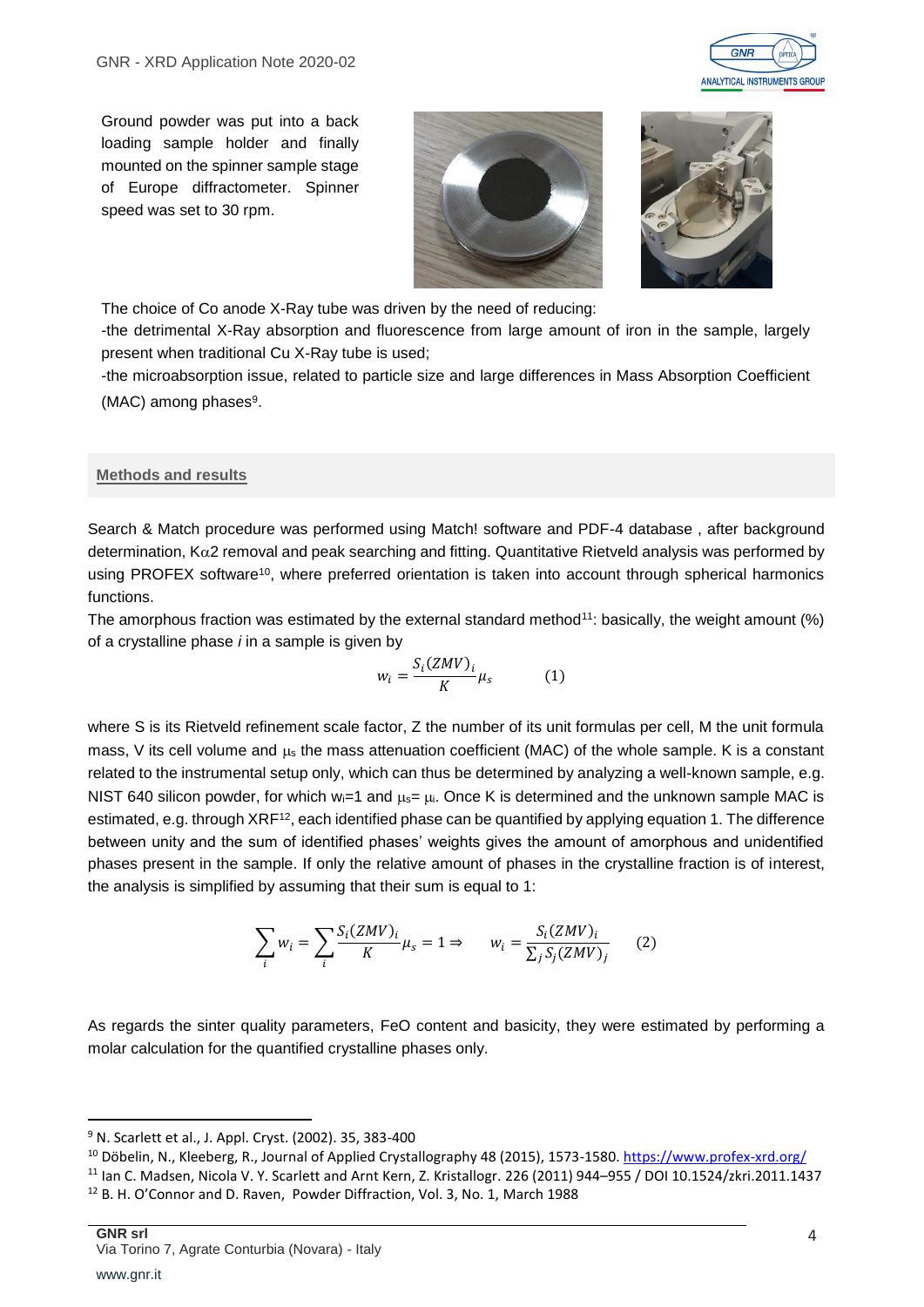

#### Mill scale sample

The sample was measured after grinding, without any further treatment. It is likely that oil and grease contamination was present. Results are reported in Figure 1 and Table 1: two different non-stoichiometric FeO phases were identified, which account for more than half of the crystalline fraction of the sample.



*Figure 1.* Mill scale diffraction pattern with its Rietveld refinement profile.

| <b>Phase</b>                      | <b>Formula</b>                 | PDF 4 card  | weight $(%)$         |                |
|-----------------------------------|--------------------------------|-------------|----------------------|----------------|
|                                   |                                |             | crystalline fraction | whole sample   |
| Wüstite (a)                       | Fe <sub>0.925</sub> O          | 04-008-0276 | $41.0 \pm 0.5$       | $19.5 \pm 0.2$ |
| Magnetite                         | Fe <sub>3</sub> O <sub>4</sub> | 04-008-4511 | $31.5 \pm 0.2$       | $15.0 \pm 0.2$ |
| Wüstite (b)                       | Fe <sub>0.91</sub> O           | 04-004-3816 | $18.0 \pm 0.5$       | $8.6 \pm 0.2$  |
| Hematite                          | Fe <sub>2</sub> O <sub>3</sub> | 04-015-6947 | $5.8 \pm 0.2$        | $2.8 \pm 0.1$  |
| Goethite                          | FeO(OH)                        | 04-015-8332 | $3.7 \pm 0.3$        | $1.7 \pm 0.1$  |
| Sum                               |                                |             | 100                  | 47.6           |
| Amorphous and unidentified phases |                                |             | 52.4                 |                |
| Scale quality parameters          |                                |             |                      |                |
| FeO $(Fe2+)13$                    |                                |             | 57.6 (44.8)          | 27.1(21)       |
| <b>Total Fe</b>                   |                                |             | 74                   | 34.8           |

**.** 

<sup>13</sup> FeO content for wüstite was determined according to Hazen, R. M., and R. Jeanloz (1984), Wüstite (Fe1-x O): A review of its defect structure and physical properties, Rev. Geophys., 22(1), 37–46,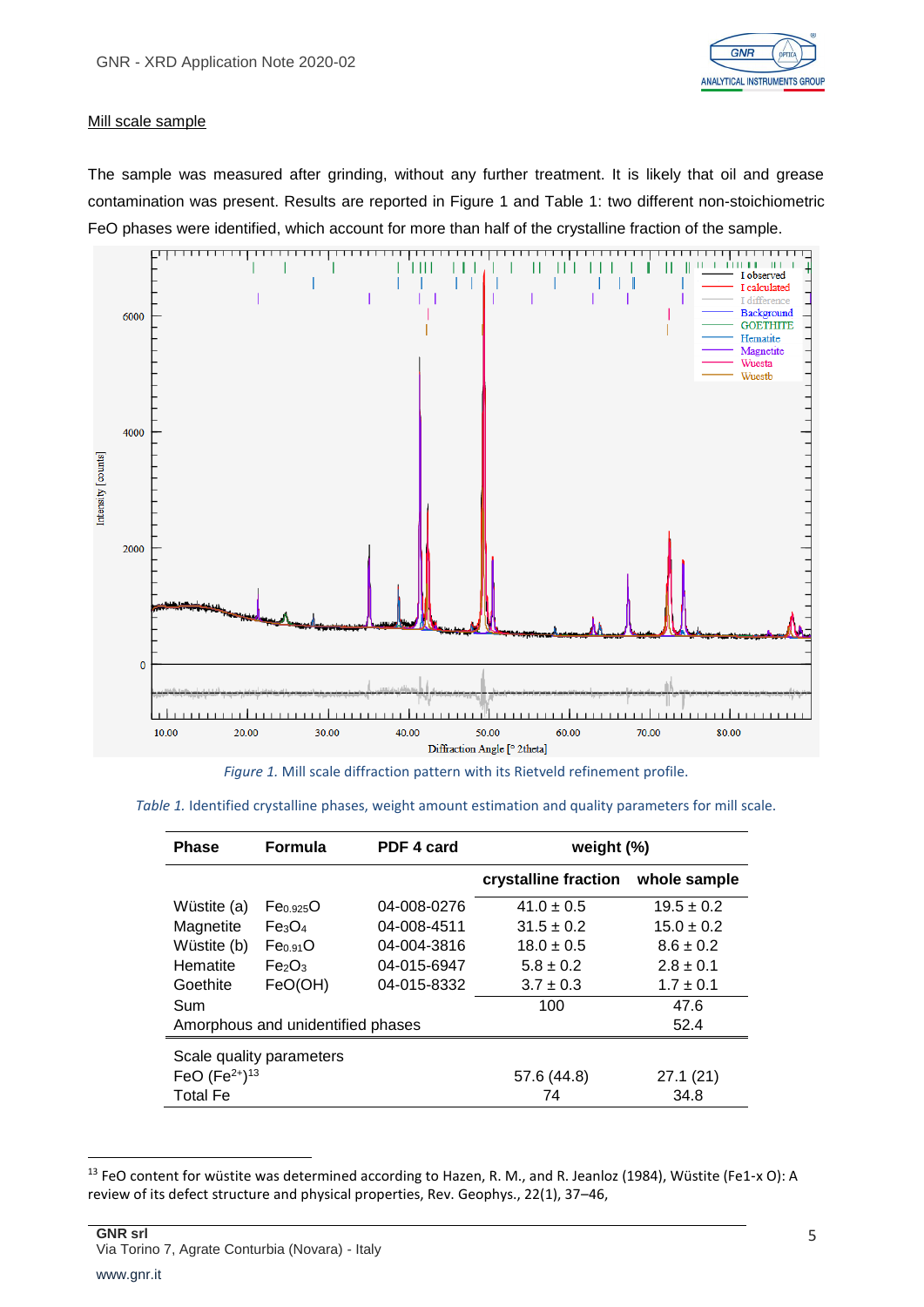

#### Sinter sample

The sample was measured after grinding, without any further treatment. Quartz, silicate and carbonate phases could be identified together with iron oxide ones (Figure 2). Quantitative analysis results are reported in Table 2.



*Figure 2.* Sinter sample diffraction pattern with its Rietveld refinement profile.

| <b>Phase</b>                                   | <b>Formula</b>                                       | PDF 4 card  | weight (%)           |                |
|------------------------------------------------|------------------------------------------------------|-------------|----------------------|----------------|
|                                                |                                                      |             | crystalline fraction | whole sample   |
| Hematite                                       | Fe <sub>2</sub> O <sub>3</sub>                       | 04-015-9752 | $53.2 \pm 0.3$       | $33.8 \pm 0.2$ |
| Magnetite                                      | Fe <sub>3</sub> O <sub>4</sub>                       | 04-007-1427 | $15.7 \pm 0.2$       | $9.9 \pm 0.1$  |
| <b>SFCA</b>                                    | $Ca2.8Fe8.7Al1.2Si0.8O20$                            | 01-080-0850 | $18.8 \pm 0.3$       | $12.0 \pm 0.2$ |
| Quartz                                         | SiO <sub>2</sub>                                     | 01-086-1560 | $2.9 \pm 0.1$        | $1.8 \pm 0.1$  |
| <b>CFF</b>                                     | Ca <sub>2</sub> Fe <sub>15.588</sub> O <sub>25</sub> | 01-078-1184 | $1.3 \pm 0.2$        | $0.8 \pm 0.1$  |
| Larnite                                        | Ca <sub>2</sub> (SiO <sub>4</sub> )                  | 04-007-9746 | $3.1 \pm 0.3$        | $2.0 \pm 0.2$  |
| Calcite                                        | Ca(CO <sub>3</sub> )                                 | 01-083-3288 | $5.0 \pm 0.2$        | $3.2 \pm 0.1$  |
| Sum                                            |                                                      |             | 100                  | 63.5           |
| Amorphous and unidentified phases              |                                                      |             | 36.5                 |                |
| Scale quality parameters                       |                                                      |             |                      |                |
| FeO $(Fe2+)$                                   |                                                      |             | 4.85(3.77)           | 3.1(2.4)       |
| <b>Total Fe</b>                                |                                                      |             | 58.8                 | 37.3           |
| Basicity (CaO/SiO <sub>2</sub> ratio) = $1.64$ |                                                      |             |                      |                |

#### *Table 2.* Identified crystalline phases, weight amount estimation and quality parameters for sinter.